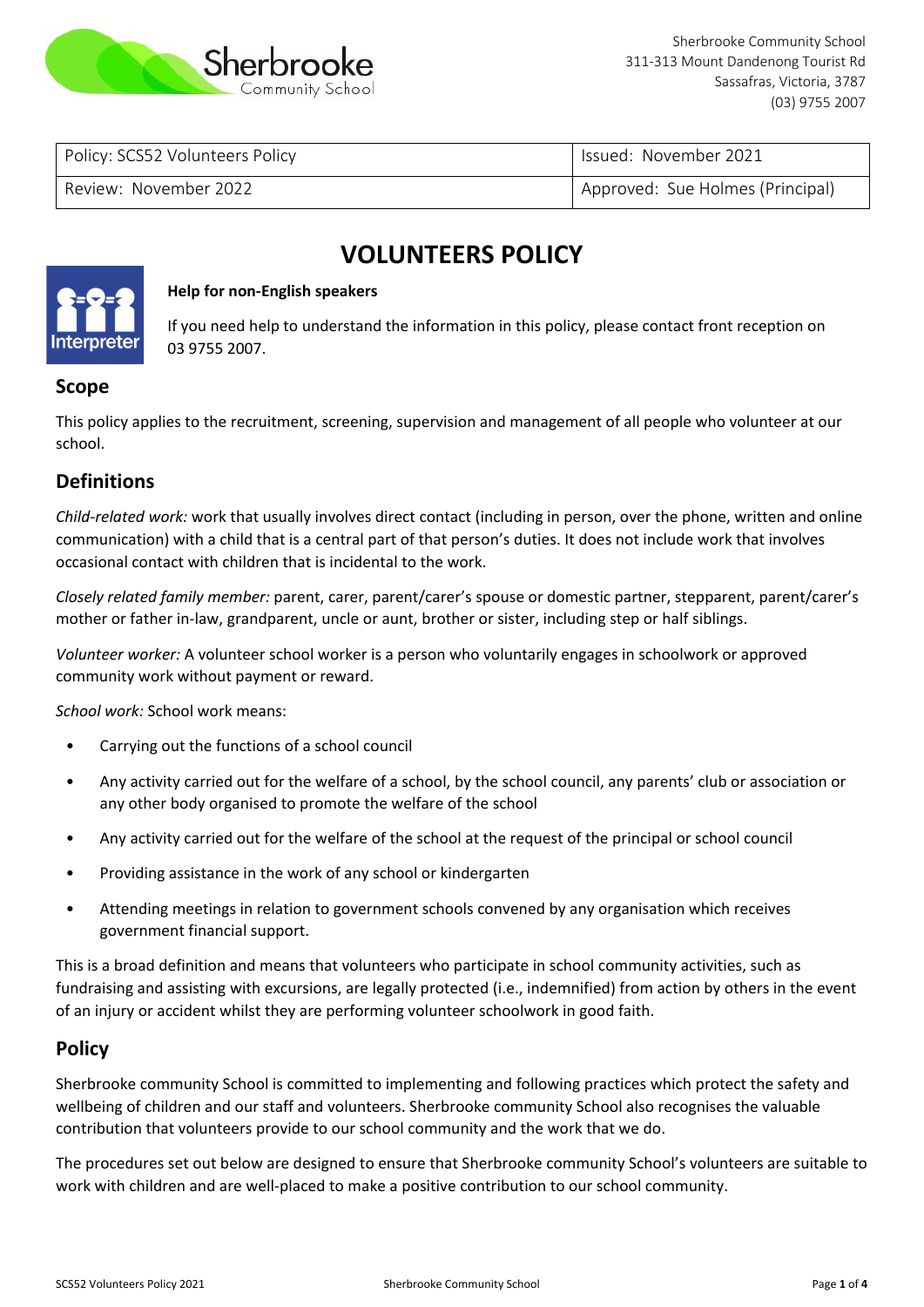

# **Becoming a Volunteer**

Members of our school community who would like to volunteer are encouraged to contact the school or their childs year coordinator.

### **COVID-19 Vaccination Information**

Under the directions issued by the Victorian Chief Health Officer, volunteers attending school to work are required to be vaccinated or provide evidence that they are medically excepted. Our school is required to collect, record and hold vaccination information from relevant visitors and volunteers to ensure they meet these requirements.

For further information on this process, refer to COVID-19 mandatory vaccinations for visitors, including advice on the type of information that schools are required to collect, record and hold, refer to:

• COVID-19 Vaccinations – [Visitors and Volunteers Working on School Sites](https://www2.education.vic.gov.au/pal/covid-19-vaccinations-visitors-volunteers/policy)

## **Suitability checks including Working with Children Clearances**

#### **Working with Students**

Sherbrooke Community School values the many volunteers that assist in our classrooms/with sports events/camps/excursions/school concerts/other events and programs]. To ensure that we are meeting our legal obligations under the Worker Screening Act and the Child Safe Standards, Sherbrooke community School is required to undertake suitability checks which in most cases will involve asking for evidence of a Working With Children (WWC) Clearance and may also involve undertaking reference, proof of identity and work history involving children checks.

Considering our legal obligations, and our commitment to ensuring that Example School is a child safe environment, we will require volunteers to obtain a WWC Clearance and produce their valid card to [specify who they present their card to – the office? Other staff member?] for verification in the following circumstances:

- **Volunteers who are not parent/family members** of any student at the school if they are engaged in childrelated work regardless of whether they are being supervised.
- **Parent/family volunteers** who are assisting with any classroom or school activities involving direct contact with children in circumstances where the volunteer's child is not participating, or does not ordinarily participate in, the activity.
- **Parent/family volunteers** who assist with excursions (including swimming), camps and similar events, regardless of whether their own child is participating or not.
- **Parent/family volunteers** who regularly assist in school activities, regardless of whether their own child is participating or not.
- **Parent/Community School Council members** sitting on School Council with student School Council members, regardless of whether their own child is a student member or not.

In addition, depending on the nature of the volunteer work, our school may ask the volunteer to provide other suitability checks at its discretion (for example, references, work history involving children and/or qualifications). Proof of identity may also be required in some circumstances.

#### **Non child-related work**

On some occasions, parents and other members of the school community may volunteer to do work that is not childrelated. For example, volunteering on the weekend for gardening, maintenance, working bees, parents and friends club coordination, participating in sub-committees of school council, fete coordination, other fundraising groups that meet in the evenings during which children will not be, or would not reasonably be expected to be, present.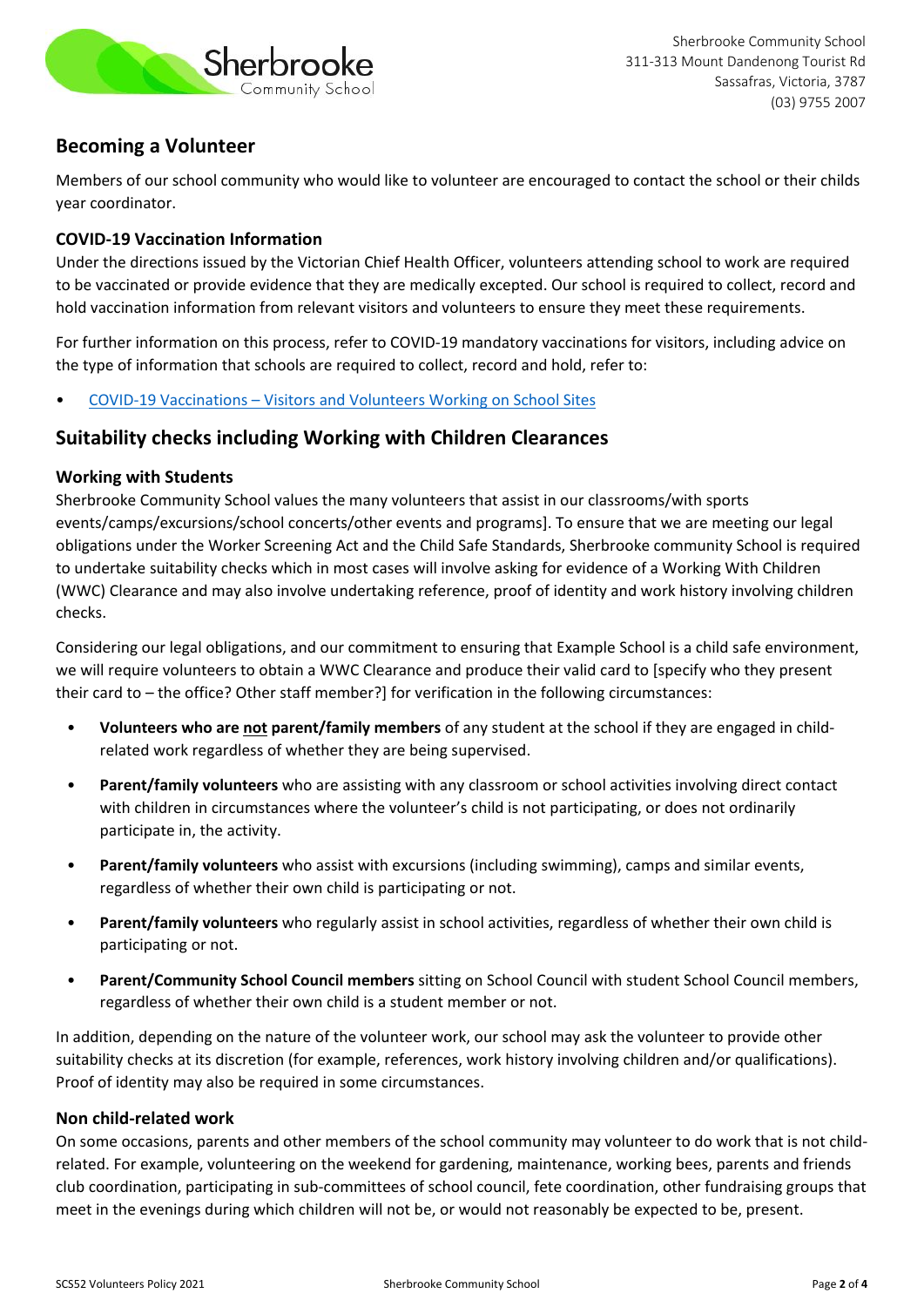

Sherbrooke Community School 311-313 Mount Dandenong Tourist Rd Sassafras, Victoria, 3787 (03) 9755 2007

Volunteers for this type of work are not required to have WWC clearances or other suitability checks as they are not engaged in child-related work and children are not generally present during these activities. However, Example School reserves the right to undertake suitability checks, including requiring proof of identity and WWC Clearance, at its discretion if considered necessary for any particular activities or circumstances.

School council members will be asked to provide evidence of a valid WWC Clearance. Whilst we acknowledge that these volunteers will not be engaging in child-related work as part of their role, even when there is a student sitting on the School Council, we believe that it is important that our volunteers who are involved in making important decisions about our school which will have an impact on students do have a valid WWC Clearance.

## **Management and Supervision**

Volunteer workers will be expected to comply with any reasonable direction of the principal (or their nominee). This will include the requirement to follow our school's policies, including, but not limited to our Child Safety Policy, our Child Safety Code of Conduct. Volunteer workers will also be expected to act consistently with Department of Education and Training policies, to the extent that they apply to volunteer workers, including the Department's policies relating to Equal Opportunity and Anti-Discrimination, Sexual Harassment and Workplace Bullying.

The principal has the discretion to make a decision about the ongoing suitability of a volunteer worker and may determine at any time whether or not a person is suitable to volunteer at Sherbrooke community School.

Sherbrooke community School will provide any appropriate induction and/or training for all volunteer workers. The principal (or their nominee) will determine what induction and/or training is necessary depending on what type of work the volunteer will be engaged in and will ensure a record is kept of the induction undertaken.

All volunteers will be provided induction in relation to Sherbrooke community School child safety practices, including reporting obligations and procedures. Our school has a Child Safety Responding and Reporting Obligations Policy and Procedures which all staff and volunteers should be aware of.

The principal (or their nominee) will determine what supervision, if any, of volunteers is required for the type of work being performed.

# **Compensation**

#### **Personal Injury**

Volunteer workers are covered by the Department of Education and Training's Workers' Compensation Policy if they suffer personal injury in the course of engaging in schoolwork.

#### **Property Damage**

If a volunteer worker suffers damage to their property in the course of carrying out schoolwork, the Minister (or delegate) may authorise such compensation as they consider reasonable in the circumstances. Claims of this nature should be directed to the principal who will direct them to the Department's Legal Division.

#### **Public Liability Insurance**

The Department of Education and Training's public liability insurance policy applies when a volunteer worker engaged in school work is legally liable for:

- a claim for bodily injury to a third party.
- damage to or the destruction of a third party's property.